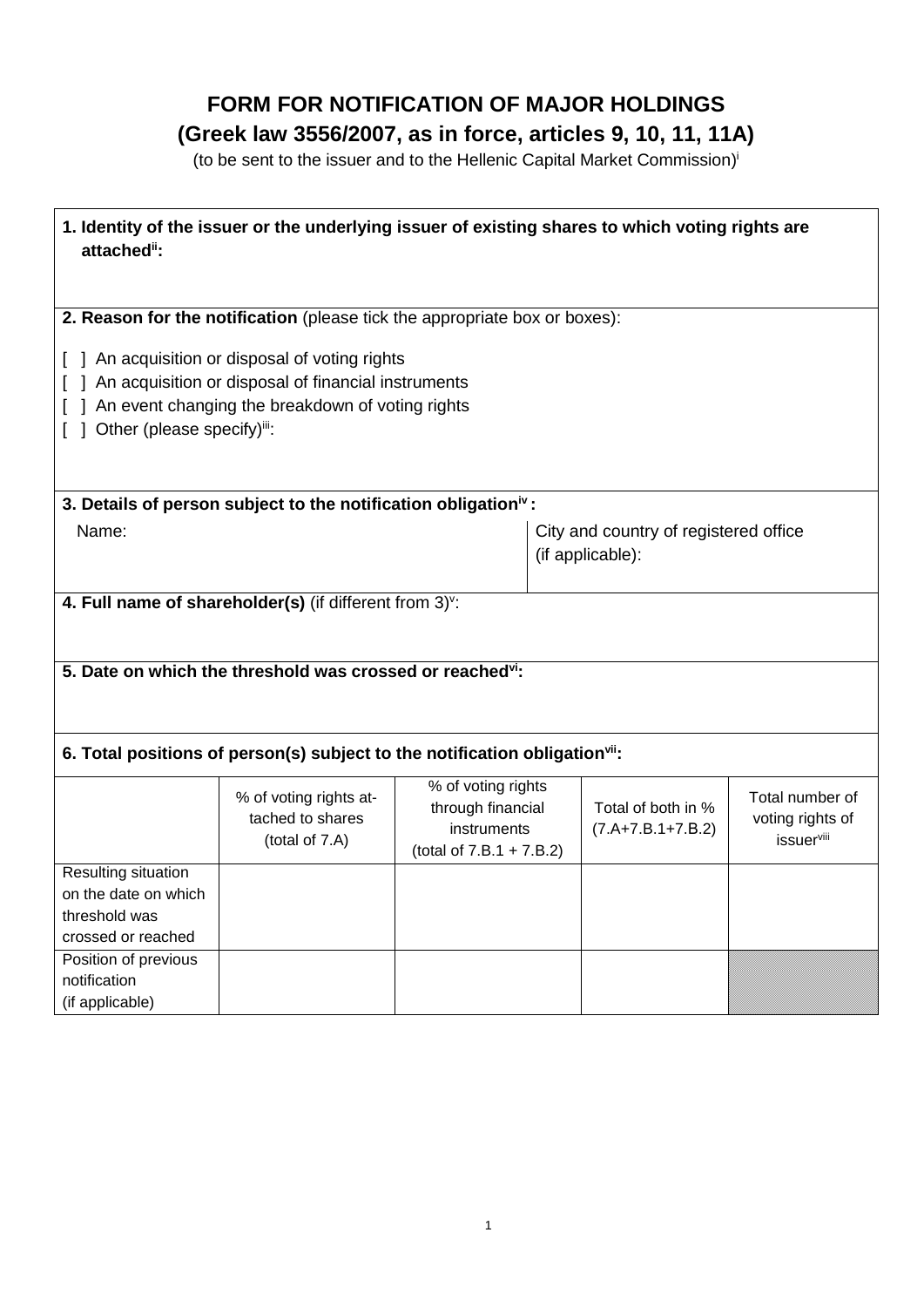## **7. Notified details of the resulting situation on the date on which the threshold was crossed or reachedix:**

| A: Voting rights attached to shares                    |                                                  |                                                     |                                                  |                                                     |
|--------------------------------------------------------|--------------------------------------------------|-----------------------------------------------------|--------------------------------------------------|-----------------------------------------------------|
| <b>Class/type of shares</b><br>(include the ISIN code) | Number of voting rights <sup>x</sup>             |                                                     | % of voting rights                               |                                                     |
|                                                        | <b>Direct</b><br>(article 9<br>of law 3556/2007) | <b>Indirect</b><br>(article 10<br>of law 3556/2007) | <b>Direct</b><br>(article 9<br>of law 3556/2007) | <b>Indirect</b><br>(article 10<br>of law 3556/2007) |
|                                                        |                                                  |                                                     |                                                  |                                                     |
|                                                        |                                                  |                                                     |                                                  |                                                     |
|                                                        |                                                  |                                                     |                                                  |                                                     |
| <b>SUBTOTAL A:</b>                                     |                                                  |                                                     |                                                  |                                                     |

| <b>Type of financial</b><br>instrument | <b>Expiration</b><br>date <sup>xi</sup> | <b>Exercise/Conversion</b><br><b>Periodxii</b> | <b>Number of voting rights</b><br>that may be acquired if<br>the instrument is<br>exercised/converted | % of voting rights |
|----------------------------------------|-----------------------------------------|------------------------------------------------|-------------------------------------------------------------------------------------------------------|--------------------|
|                                        |                                         |                                                |                                                                                                       |                    |
|                                        |                                         |                                                |                                                                                                       |                    |
|                                        |                                         |                                                |                                                                                                       |                    |
|                                        |                                         | <b>SUBTOTAL B.1</b>                            |                                                                                                       |                    |

| B.2: Financial Instruments with similar economic effect, according to article 11 par 1.b) of law<br>3556/2007, as in force. |                                         |                                                       |                                                       |                                             |                                      |
|-----------------------------------------------------------------------------------------------------------------------------|-----------------------------------------|-------------------------------------------------------|-------------------------------------------------------|---------------------------------------------|--------------------------------------|
| <b>Type of financial</b><br>instrument                                                                                      | <b>Expiration</b><br>Date <sup>xi</sup> | <b>Exercise/Conver-</b><br>sion Period <sup>xii</sup> | <b>Physical or cash</b><br>settlement <sup>xiii</sup> | Number of vot-<br>ing rights <sup>xiv</sup> | % of voting<br>rights <sup>xiv</sup> |
|                                                                                                                             |                                         |                                                       |                                                       |                                             |                                      |
|                                                                                                                             |                                         |                                                       |                                                       |                                             |                                      |
|                                                                                                                             |                                         |                                                       |                                                       |                                             |                                      |
|                                                                                                                             |                                         |                                                       | <b>SUBTOTAL B.2</b>                                   |                                             |                                      |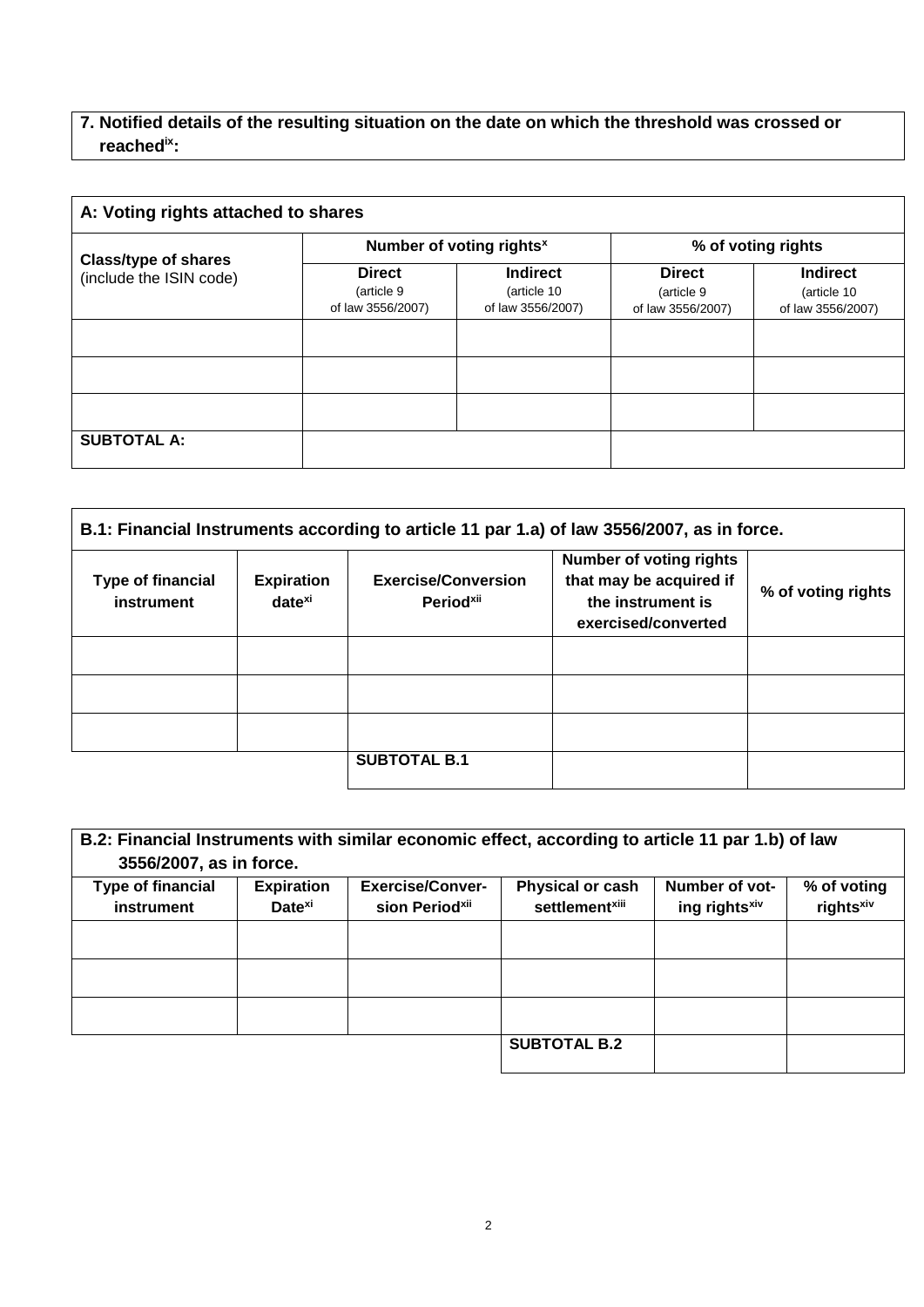- **8. Information in relation to the person subject to the notification obligation** (please tick the appropri ate box)**:**
- **[ ] Person subject to the notification obligation is not controlled by any natural person or legal entity and does not control any other undertaking(s) holding directly or indirectly an interest in the (underlying) issuerxv .**
- **[ ] Full chain of controlled undertakings through which the voting rights and/or the financial in struments are effectively held, starting with the ultimate controlling natural personxvi or legal entityxvii:**

| <b>Name</b> <sup>xviii</sup> | % of voting rights if it<br>equals or is higher<br>than the notifiable<br>threshold | % of voting rights<br>through financial in-<br>struments if it equals<br>of is higher that the<br>notifiable threshold | Total of both if it<br>equals or is higher<br>than the notifiable<br>threshold |
|------------------------------|-------------------------------------------------------------------------------------|------------------------------------------------------------------------------------------------------------------------|--------------------------------------------------------------------------------|
|                              |                                                                                     |                                                                                                                        |                                                                                |
|                              |                                                                                     |                                                                                                                        |                                                                                |
|                              |                                                                                     |                                                                                                                        |                                                                                |
|                              |                                                                                     |                                                                                                                        |                                                                                |
|                              |                                                                                     |                                                                                                                        |                                                                                |

## **9. In case of proxy voting:**

| (name of the proxy holder) |  |
|----------------------------|--|
|                            |  |

## **10. Additional Informationxix:**

………………………………………………………………………………………………………………………….. ………………………………………………………………………………………………………………………….. …………………………………………………………………………………………………………………………..

> ……………………………………………………... (Name of the notifier)

> ………………………………………………………………… (Signature)

> …………………………………………………………… (Place, Date)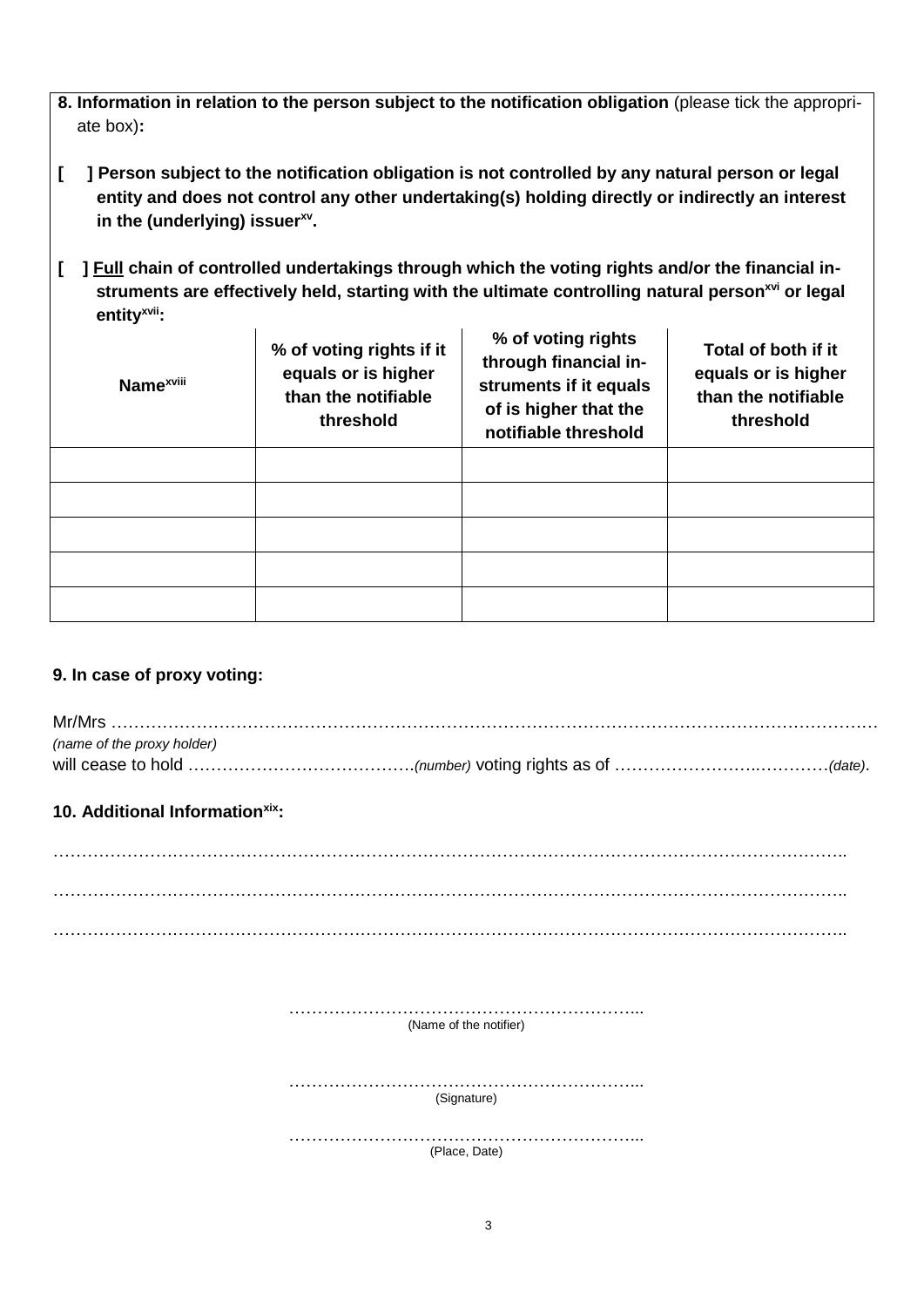## **Annex to the Notification of major holdingsxx**

#### **A: Identity of the person subject to the notification obligation**

**Full name** (including legal form for legal entities)

**Contact address** (registered office for legal entities)

**E-Mail**

**Phone / Fax Number**

**Contact Person** (in case of legal entity)

**Other useful information**

**B: Identity of the notifier, if notification is submitted by another person on behalf of the person named in A. Full name Contact address E-Mail Phone / Fax Number Contact Person** (in case of legal entity) **Other useful information** (e.g. functional relationship with the person or legal entity subject to the notification obligation )

**C: Additional information:**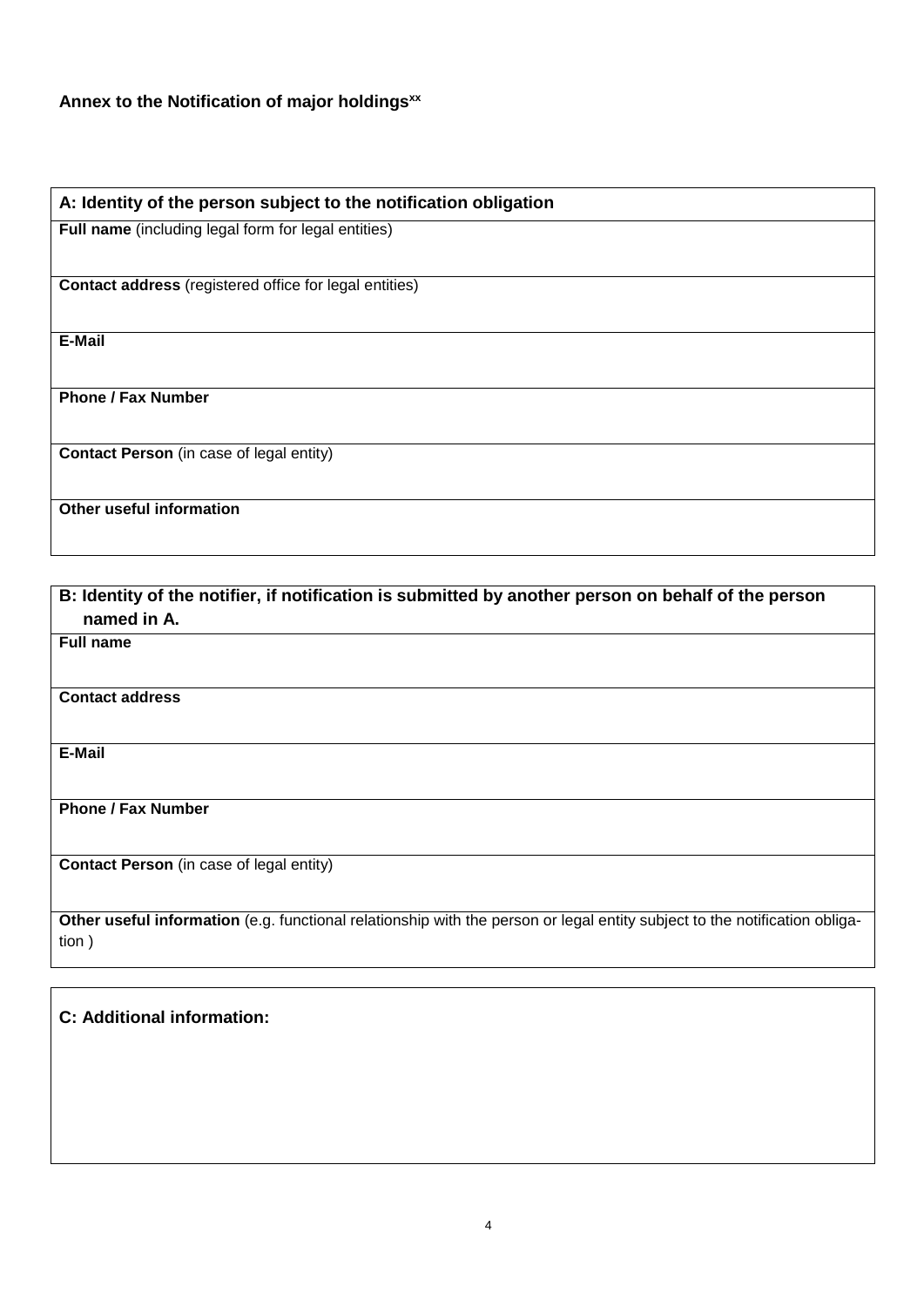#### **Notes to the Notification Form:**

 $\overline{a}$ 

ii *Full name of the natural person or legal entity and further specification of the issuer or underlying issuer, provided it is reliable and accurate.* 

iii *Other reason for the notification could be changes of attribution of the nature of the holding (e.g. expiring of financial instruments), acting in concert, etc.*

*iv This should be the full name of (a) the shareholder; (b) the natural person or legal entity acquiring, disposing of or exercising voting rights in the cases provided for in article 10 (b) to (i) of law 3556/2007, as in force; (c) all the parties to the agreement referred to in article 10 (a) of law 3556/2007, as in force, or (d) the holder of financial instruments referred to in article 11 par. 1 of law 3556/2007, as in force.*

*In relation to the transactions referred to in points (b) to (h) of article 10 of law 3556/2007 as in force, the following list is provided as indication of the persons who should be mentioned:*

- in the circumstances foreseen in letter (b) of article 10: the natural person or legal entity that acquires the voting rights and is entitled to exercise them under the agreement and the natural person or legal entity who is transferring *temporarily for consideration the voting rights;*
- *in the circumstances foreseen in letter (c) of article 10: the natural person or legal entity holding the collateral, provided the person or entity controls the voting rights and declares its intention of exercising them, and natural person or legal entity lodging the collateral under these conditions;*
- *in the circumstances foreseen in letter (d) of article 10: the natural person or legal entity who has a life interest in shares, if that person or entity is entitled to exercise the voting rights attached to the shares and the natural person or legal entity who is disposing of the voting rights when the life interest is created;*
- in the circumstances foreseen in letter (e) of article 10: the controlling natural person or legal entity and any controlled *undertaking, provided it has a notification duty at an individual level under article 9, under letters (a) to (d) of article 10 or under a combination of any of those situations;*
- *in the circumstances foreseen in letter (f) of article 10: the deposit taker of the shares, if he/she can exercise the voting rights attached to the shares deposited with him/her at his/her discretion, and the depositor of the shares allowing the deposit taker to exercise the voting rights at his/her discretion;*
- in the circumstances foreseen in letter (g) of article 10: the natural person or legal entity that controls the voting rights;
- in the circumstances foreseen in letter (h) of article 10: the proxy holder, if he/she can exercise the voting rights at *his/her discretion, and the shareholder who has given his/her proxy to the proxy holder;*
- in the circumstances foreseen in letter (i) of article 10: the management companies.

<sup>v</sup> *Applicable in the cases provided for in article 10 (b) to (h) of law 3556/2007, as in force. This should be the full name of the shareholder who is the counterparty to the natural person or legal entity referred to in article 10 of law 3556/2007 as in force, unless the percentage of voting rights held by the shareholder is lower than the lowest 5% threshold.*

vi *The date on which threshold is crossed or reached should be the date on which the acquisition or disposal took place or any other reason triggering the notification obligation. For passive crossings, the date when the corporate event took place.* 

vii *If the holding is below 5%, it is not necessary to disclose the extent of holding, only that the holding is "below minimum threshold".*

<sup>i</sup> *Τhis form is: (α) to be sent to the issuer or to the underlying issuer in case of financial instruments, according to article 11 of law 355/2007as in force, and (b) to be submitted, legally signed, to the Protocol Dept. of the Hellenic Capital Market Commission (1 Kolokotroni and Stadiou Str., 105 62 Athens, Greece), c/o Directorate of Listed Companies, Dept. of Continuous Information, indicating «Form of Notification of Major Holdings». The legally signed form can also be sent either to the fax No.: +30-210-33.77.243 or to the e-mail address: "tr1@cmc.gov.gr". In each case, the form should be dully filled and include a cover page, with, at least, the name of the sender, his/her signature, phone number and the number of pages that follow.*